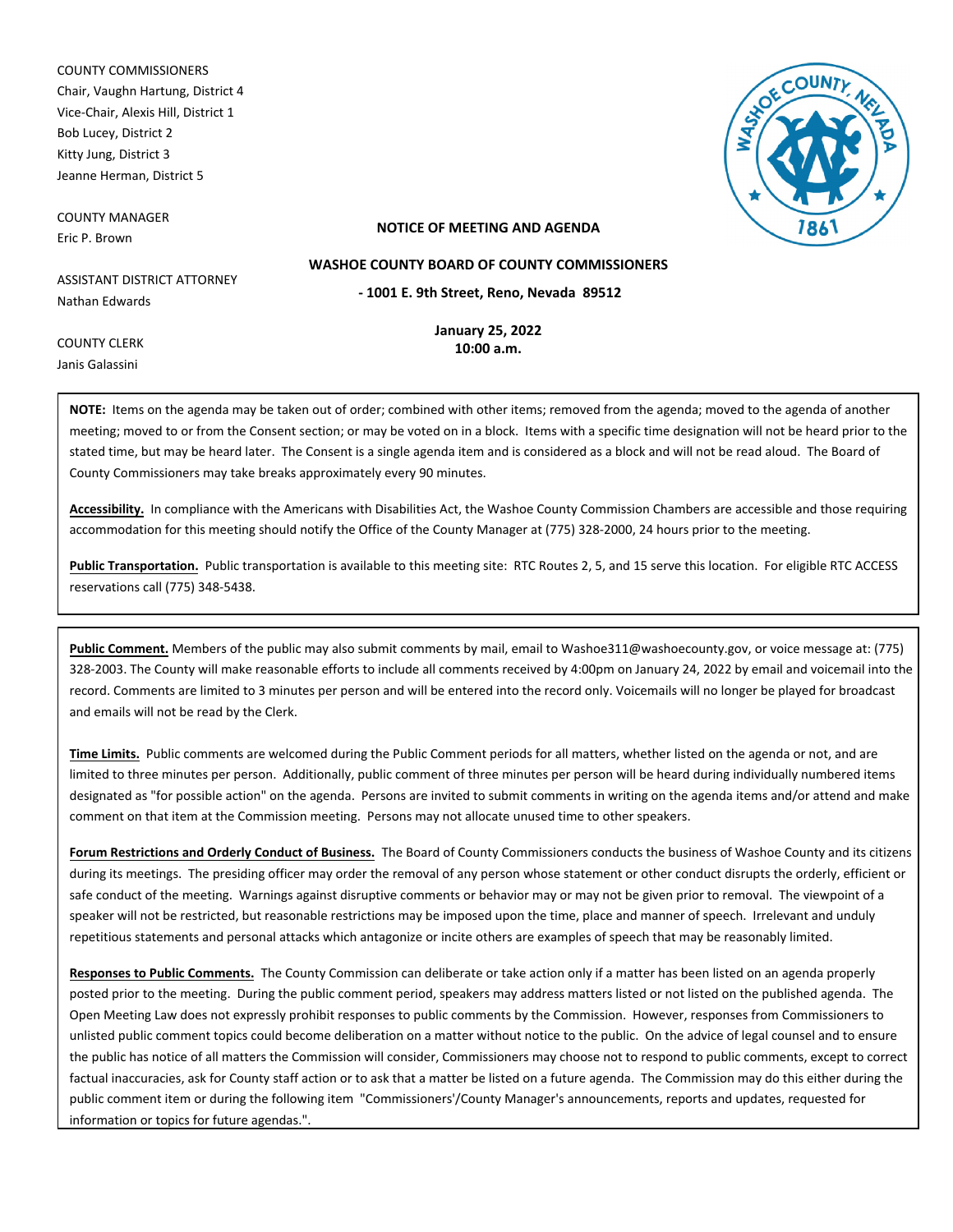Board of County Commissioners Meeting - January 25, 2022

Pursuant to NRS 241.020, the Agenda for the Board of County Commissioners has been posted at the following locations: Washoe County Administration Building (1001 E. 9th Street, Bldg. A), Washoe County Courthouse-Second Judicial District Court (75 Court Street), Reno City Hall - Clerk's Office (1 E. 1st Street); Sparks Justice Court (1675 East Prater Way); www.washoecounty.gov/bcc/board\_committees/ and https://notice.nv.gov.

Although no longer required under NRS 241.020, the agenda has been physically posted at the following locations: Washoe County Courthouse-Second Judicial District Court (75 Court Street), Reno City Hall - Clerk's Office (1 E. 1st Street), Sparks Justice Court (1675 East Prater Way).

Support documentation for the items on the agenda, provided to the Washoe County Board of Commissioners is available to members of the public at the County Manager's Office (1001 E. 9th Street, Bldg. A, 2nd Floor, Reno, Nevada) Erick Willrich, Assistant to the County Manager, (775) 328-2000 and on Washoe County's website www.washoecounty.gov/bcc <http://www.washoecounty.gov/bcc>

### **10:00 a.m.**

- 1. Salute to the flag.
- 2. Roll call.
- 3. Public Comment. Comment heard under this item will be limited to three minutes per person and may pertain to matters both on and off the Commission agenda. The Commission will also hear public comment during individual action items, with comment limited to three minutes per person. Comments are to be made to the Commission as a whole.
- 4. Commissioners'/County Manager's announcements, reports and updates to include boards and commissions updates, requests for information or topics for future agendas. (No discussion among Commissioners will take place on this item.)
- 5. Appearance and presentation by Rod Schilling, P.E., PTOE, Nevada Department of Transportation, Chief Traffic Operations Engineer, regarding the potential removal and status update of the advance signal warning system projects along Mt. Rose Highway (SR-431) and Pyramid highway (SR-445). FOR DISCUSSION ONLY
- Presentation and discussion by Gabrielle Enfield, Community Reinvestment Manager, regarding a status update for the State and Local Fiscal Recovery Fund (SLFRF) grant (\$91,587,038) awarded to Washoe County pursuant to the American Rescue Plan Act of 2021 (ARPA). Manager's Office. (All Commission Districts.) FOR DISCUSSION ONLY 6.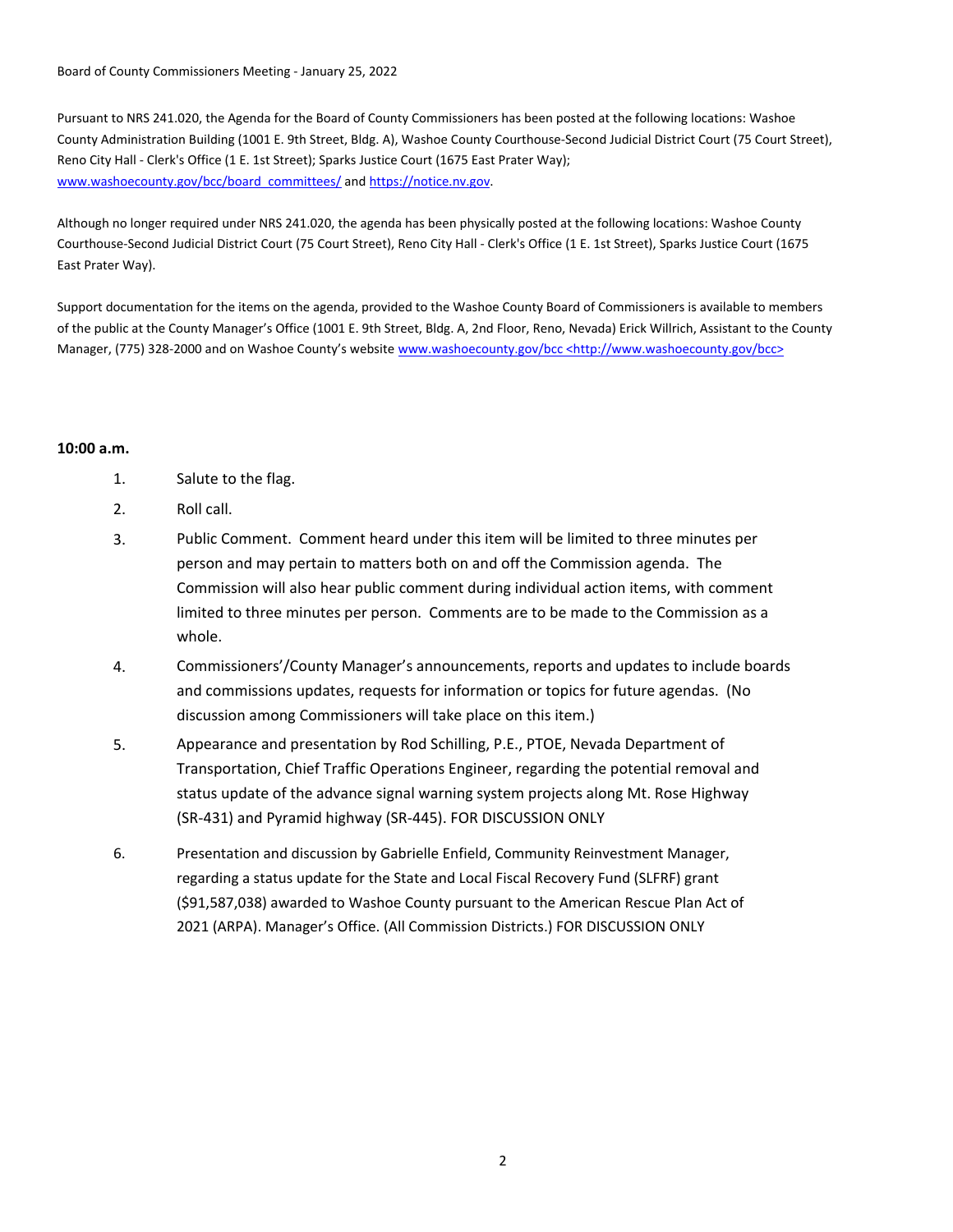# **7. Consent Items. (FOR POSSIBLE ACTION)**

Approval of minutes for the Board of County Commissioner's regular meeting of December 14, 2021. Clerk. (All Commission Districts.) FOR POSSIBLE ACTION 7.A.1.

## *Attachments:* [BCC2021-12-14W](http://washoe-nv.legistar.com/gateway.aspx?M=F&ID=772ac146-2afc-4143-918d-db020877bf9d.pdf)

Recommendation to 1) approve roll change requests, pursuant to NRS 361.765 and/or NRS 361.768, for errors discovered on the 2020/2021 and 2021/2022 secured tax roll 2) authorize Chair to execute the changes described in Exhibit A and 3) direct the Washoe County Treasurer to correct the error(s). [cumulative amount of decrease to all taxing entities \$327.31]. Assessor. (Commission Districts 3, 4, 5.) FOR POSSIBLE ACTION 7.B.1.

> [BCC 1/25/22 - Assessor - Staff Report Roll Change Requests](http://washoe-nv.legistar.com/gateway.aspx?M=F&ID=36e0d628-69a1-471a-af8d-988c025f0120.docx) [BCC 1/25/22 - Assessor - Exhibit A](http://washoe-nv.legistar.com/gateway.aspx?M=F&ID=0ca9e603-37e7-4a85-845a-6a225d5104f9.pdf) *Attachments:*

Recommendation to: 1) approve Fiscal Year 2023 Street and Highway Program Interlocal Cooperative Agreement between Washoe County, the City of Reno and the Regional Transportation Commission (RTC); and 2) approve the Fiscal Year 2023 Street and Highway Program Interlocal Cooperative Agreement between Washoe County, the City of Sparks and the RTC; for the approval of the RTC's Fiscal Year 2023 Program of Projects that were identified and approved in the RTC Fiscal Year 2023 Regional Transportation Plan Update. Community Services. (All Commission Districts.) FOR POSSIBLE ACTION 7.C.1.

[BCC 01-25-22 - Staff Report for FY 2023 Program of Projects](http://washoe-nv.legistar.com/gateway.aspx?M=F&ID=59d592f3-36fe-4db7-83bf-059fe1ead06b.doc) [BCC 01-25-22 - FY 23 POP ICA - County and Reno RTC approved](http://washoe-nv.legistar.com/gateway.aspx?M=F&ID=7bcad4cd-1c1d-4405-bf13-6ced4f758741.pdf)  12-17-2021 [BCC 01-25-22 - FY 23 POP ICA - County and Sparks RTC approved](http://washoe-nv.legistar.com/gateway.aspx?M=F&ID=a9d72351-8ebc-41de-9875-775dfcd1f441.pdf)  12-17-2021 *Attachments:*

Recommendation that the Board of County Commissioners review and acknowledge receipt of the Washoe County Law Library Annual Report 2021. District Court. (All Commission Districts.) FOR POSSIBLE ACTION 7.D.1.

> [BCC Staff Report 1-25-2022 Law Library Annual Report to BCC](http://washoe-nv.legistar.com/gateway.aspx?M=F&ID=51114be2-c213-430b-aa4a-7d31161116b1.doc)  2021 [BCC Year Report 2021 Law Library final](http://washoe-nv.legistar.com/gateway.aspx?M=F&ID=c03c9453-90e5-44a1-8aad-f190edb9cd23.docx) *Attachments:*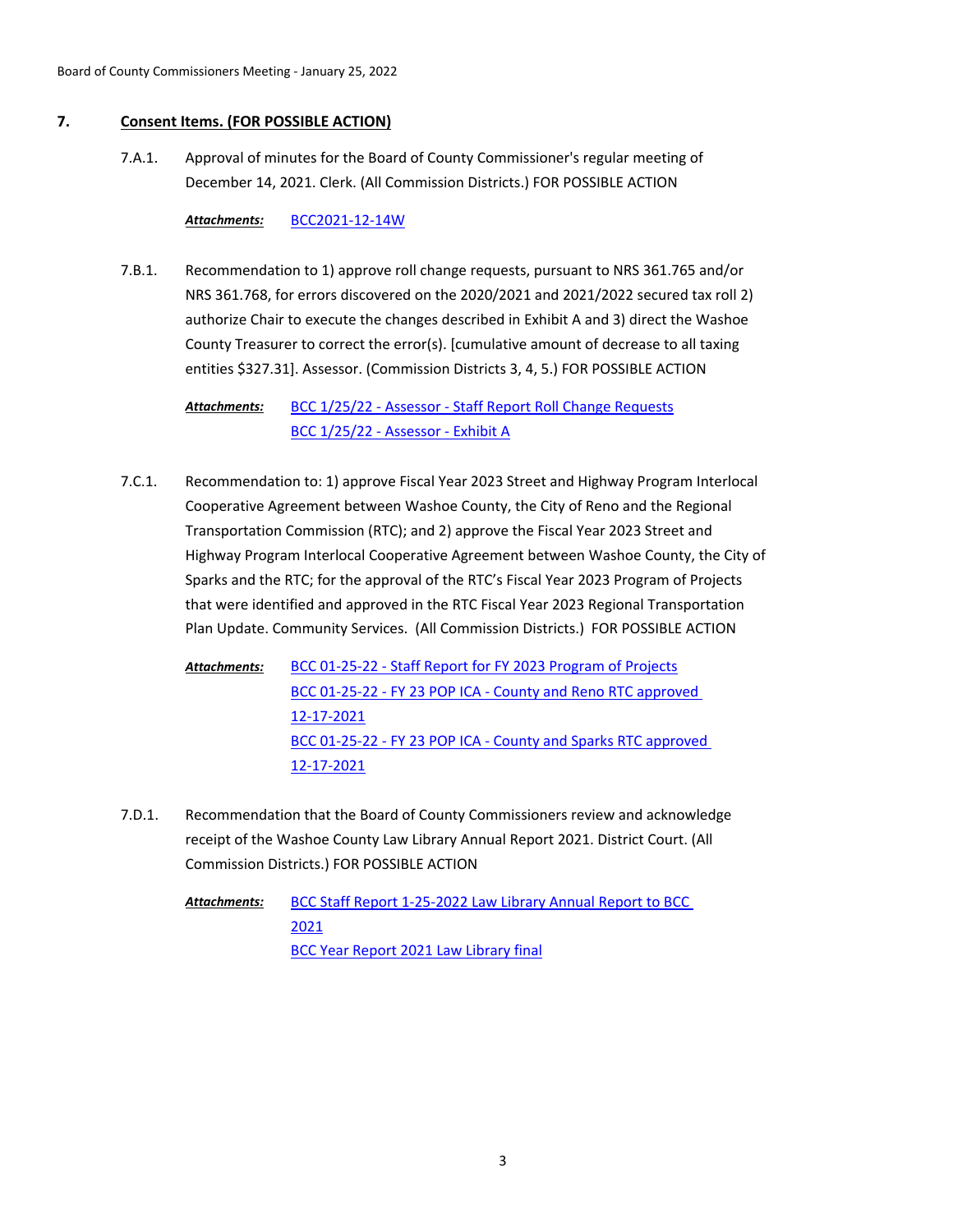Recommendation to reappoint one attorney member and one non-attorney member to the Law Library Board of Trustees. It is recommended that Patricia Halstead serve as an attorney member for a two-year term expiring on January 31, 2024, and Cortney Young serve as a non-attorney member for a two-year term expiring January 31, 2024. Candidates will satisfy the attorney position and non-attorney position required for the Law Library Board of Trustees. District Court. (All Commission Districts.) FOR POSSIBLE ACTION 7.D.2.

> [BCC Staff Report 1-25-2022 Law Library Two Members for 2022](http://washoe-nv.legistar.com/gateway.aspx?M=F&ID=c497ff62-0e92-4621-873e-1b74c5444940.doc) [Application Packet Law Library Board Member](http://washoe-nv.legistar.com/gateway.aspx?M=F&ID=773c8a50-5bfe-4314-8870-f68022b0c0b3.pdf) *Attachments:*

Recommendation to acknowledge a [\$10,220] cross-functional appropriation transfer from General Government to Public Works within the General Fund as allowed per NRS 354.5989005(5)(b); net fiscal impact [\$-0-]. Acknowledgement of this cross-functional appropriation transfer will align budget authority for Fiscal Year 2022 (FY22) for incurred, or anticipated to be incurred, expenditures for the Cold Springs Community Center, as already approved via separate action on December 14, 2021, Item #10.J.2. All adjustments are within the Washoe County existing approved FY22 budget. Manager's Office. (Commission District 5.) FOR POSSIBLE ACTION 7.E.1.

[1-25-22 - Acknowledge \\$10,220 Cross-Functional Transfer\\_Net](http://washoe-nv.legistar.com/gateway.aspx?M=F&ID=bf1501ab-6d35-4e42-a239-34ec31509417.doc)  Zero *Attachments:*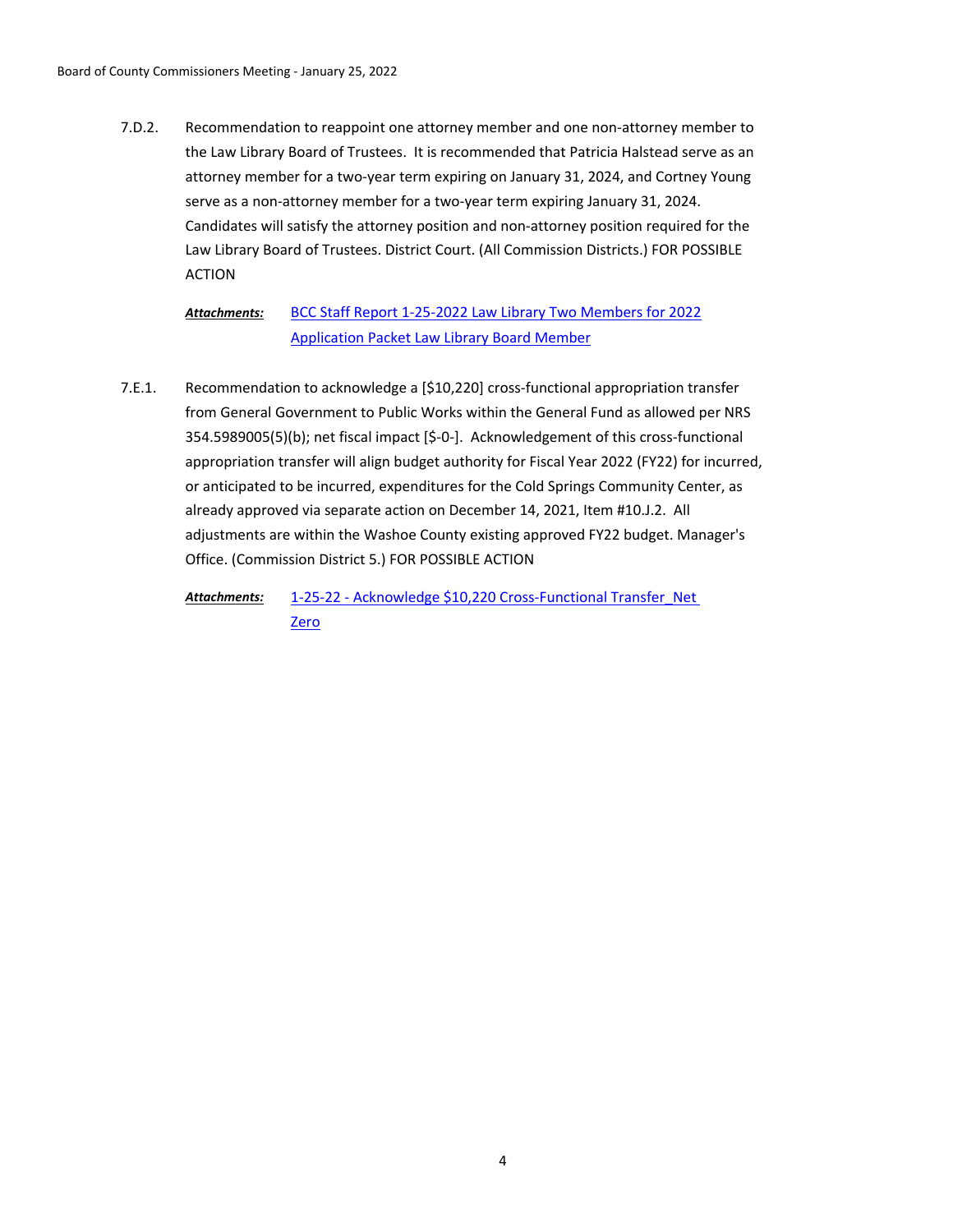Recommendation to approve, pursuant to NRS 244.1505, Commission District Special Fund disbursement in the amount of [\$35,000] for Fiscal Year 2021-2022; District 5 Commissioner Jeanne Herman recommends a [\$2,500] grant to Rebuilding Together Northern Nevada -- a nonprofit organization created for charitable, religious, or educational purposes -- to fill the gap in services that provide critical home repairs needed by homeowners of modest means; and a [\$10,000] grant to The Salvation Army -- a nonprofit organization created for charitable, religious, or educational purposes -- to support its human trafficking survivor program; and a [\$10,000] grant to Veteran's Guest House -- a nonprofit organization created for charitable, religious, or educational purposes -- to support its mission of providing U.S. military service veterans and their families with caring support during times of medical need; and a [\$2,500] grant to Veterans Upward Bound Program at Truckee Meadows Community College -- a nonprofit organization created for charitable, religious, or educational purposes -- for the purpose of supporting educational and career success for U.S. military veterans; and a [\$5,000] grant to the Adopt A Vet Dental Program -- a nonprofit organization created for charitable, religious, or educational purposes -- to provide free critical and life-saving dental care to impoverished veterans in Nevada; and a [\$5,000] grant to the VA Sierra Nevada Health Care System, Mental Health program, -- a nonprofit organization created for charitable, religious, or educational purposes -- to support the Veterans Crisis Line for the purpose of providing suicide prevention mental health services to U.S. military veterans; approve Resolutions necessary for same; and direct the Comptroller's Office to make the necessary disbursement of funds. Manager's Office. (Commission District 5.) FOR POSSIBLE ACTION 7.E.2.

[Staff Report - RTNN\\_VGH\\_AAVDP\\_TSA\\_VCL\\_UBTMCC](http://washoe-nv.legistar.com/gateway.aspx?M=F&ID=3b960a56-d1aa-444f-ba97-2c8d68b15292.docx) [Resolution\\_Adopt A Vet Dental Program](http://washoe-nv.legistar.com/gateway.aspx?M=F&ID=3f97d9a8-d608-44a2-935f-4ba12a8f425f.docx) [Resolution\\_Rebuilding Together Northern Nevada](http://washoe-nv.legistar.com/gateway.aspx?M=F&ID=74f41d37-c2ec-4878-8294-b90f45ed0bfc.docx) [Resolution\\_Salvation Army](http://washoe-nv.legistar.com/gateway.aspx?M=F&ID=18580d5c-aadc-4a85-a612-2216e446c53d.docx) [Resolution\\_VA Sierra Nevada Health Care System](http://washoe-nv.legistar.com/gateway.aspx?M=F&ID=5502597c-1e8f-4b0f-9602-c529ee5219c3.docx) [Resolution\\_Veterans Guest House](http://washoe-nv.legistar.com/gateway.aspx?M=F&ID=e0278a0b-2094-4147-b815-2b3e044e9fcd.docx) [Resolution\\_Veterans Upward Bound TMCC](http://washoe-nv.legistar.com/gateway.aspx?M=F&ID=2e1b78e2-fbe9-4494-8941-b521fad734c8.docx) *Attachments:*

Recommendation to approve net-zero cross-fund budget appropriation transfers [total \$1,930,700.00] from the Capital Improvement Fund to the Indigent Fund and Homelessness Fund and direct the Comptroller's Office to make the necessary budget appropriation transfers (net impact to the County budget is zero). Human Services Agency. (All Commission Districts.) FOR POSSIBLE ACTION 7.F.1.

> [BCC 01-25-22 TMP5644 Cross-Fund Budget Appropriation](http://washoe-nv.legistar.com/gateway.aspx?M=F&ID=a7f47b38-f594-4ca7-aa62-86eb34173271.doc)  Transfer [\$1,930,700] *Attachments:*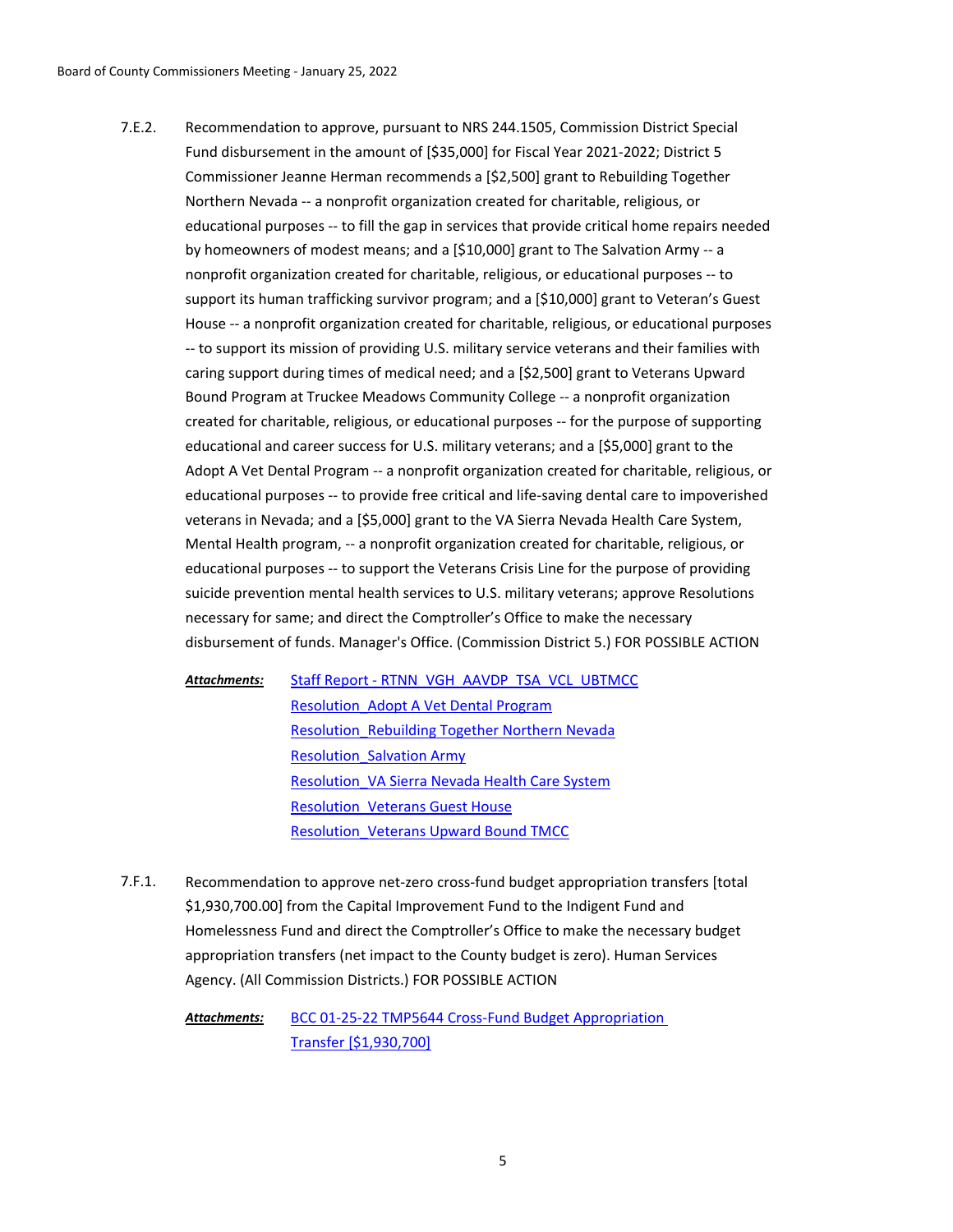Recommendation to accept a FY22 Federal Title IV-B1 sub-grant award from the State of Nevada Department of Health and Human Services, Division of Child and Family Services (DCFS) in the amount of [\$62,004; \$20,668 county match] retroactive from July 1, 2021 to June 30, 2022 to improve outcomes for children and families involved with Washoe County Human Services Agency; authorize the Director of the Human Services Agency to retroactively execute the grant and related documents; and direct the Comptroller's office to make the necessary budget amendments. Human Services Agency. (All Commission Districts.) FOR POSSIBLE ACTION 7.F.2.

[BCC 01-25-22 TMP5673 Accept FY22 IV-B 1 \[\\$62,004; \\$20,668](http://washoe-nv.legistar.com/gateway.aspx?M=F&ID=238652e2-91fe-463d-97c0-7460c204fa6c.doc)  county match] [93645-21-006 WCHSA IVB1 NOSA](http://washoe-nv.legistar.com/gateway.aspx?M=F&ID=73838f66-f8fa-4954-9504-05c5f00e0f24.pdf) *Attachments:*

Recommendation to accept a second Continuum of Care - Permanent Supportive Housing 2 Program Grant from the United States Department of Housing and Urban Development (HUD), in the amount of [\$119,714; \$29,929 county match] to provide housing and supportive services for homeless families retroactive for the period January 1, 2022 through December 31, 2022; authorize the Director of the Human Services Agency to execute the agreement; and direct the Comptroller's Office to make the necessary budget amendments. Human Services Agency. (All Commission Districts.) FOR POSSIBLE ACTION 7.F.3.

[BCC 01-25-22 TMP5681 Accept FY22 CoC Permanent Supportive](http://washoe-nv.legistar.com/gateway.aspx?M=F&ID=d0e8ffc6-6e82-4f5e-b519-a985a05caf36.doc)  Housing Grant [\$119,714; \$29,929] [NV0141L9T012001 Washoe PSH2 GA \(003\)](http://washoe-nv.legistar.com/gateway.aspx?M=F&ID=72e3894d-d260-4136-a424-a3a116e71999.pdf) *Attachments:*

# **End of Consent Items**

Recommendation and possible action to appoint Linda Jacobs as Washoe County Treasurer pursuant to NRS 245.170(1)(b) to serve the remainder of the unexpired term of Washoe County Treasurer Tammi Davis, effective February 28, 2022. Manager's Office. (All Commission Districts.) FOR POSSIBLE ACTION 8.

[Staff Report - Appointment of Linda Jacobs as Washoe County](http://washoe-nv.legistar.com/gateway.aspx?M=F&ID=13e7cba0-d4fb-466e-b093-8ff05562e9cc.doc)  Treasurer pursuant to NRS 245.170(1)(b) *Attachments:*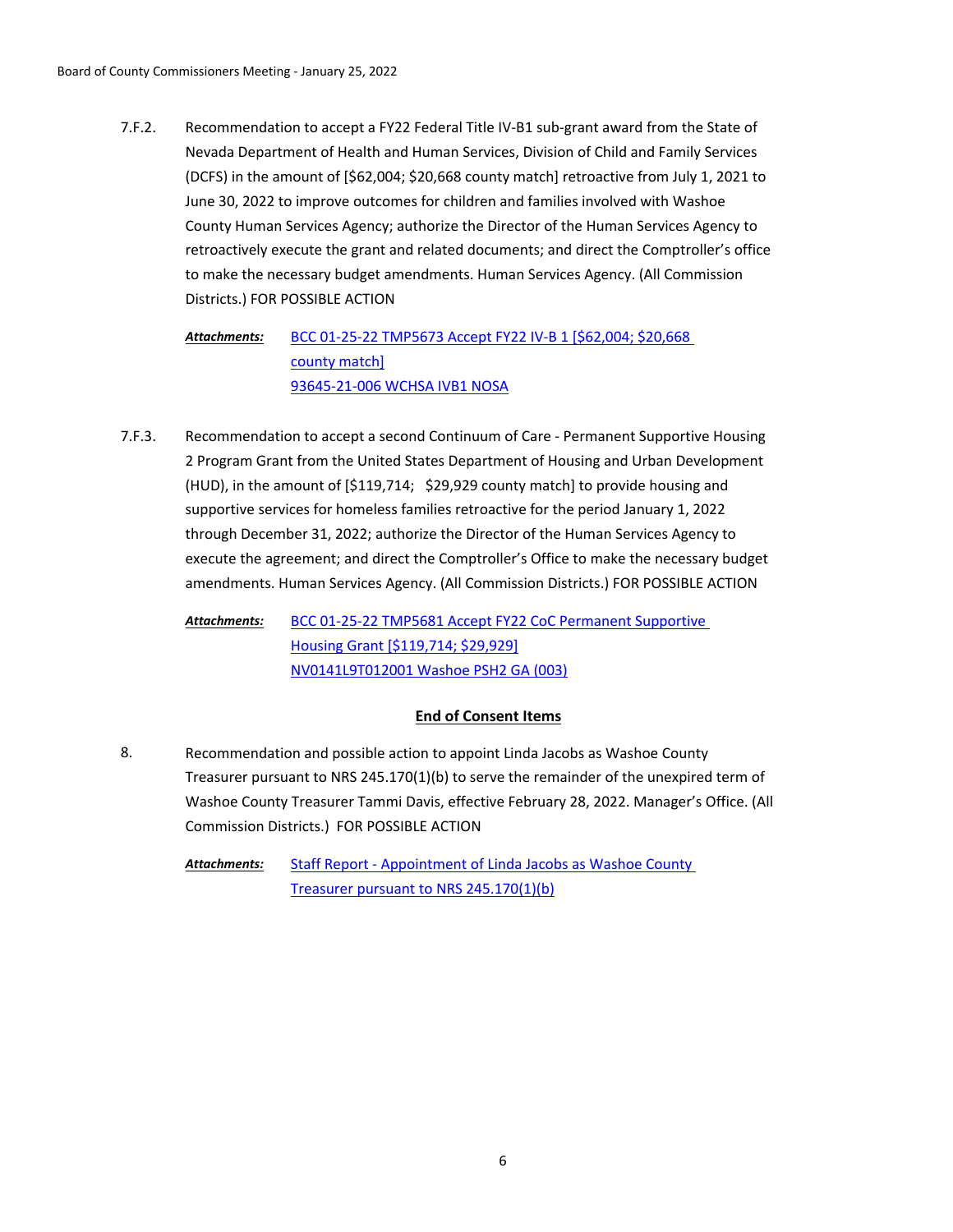Recommendation to award the base bid only to the lowest responsive, responsible bidder for the Bowers Mansion Pool Replaster/Remodel Project [staff recommends Western Water Features, Inc. in the amount of \$1,108,696.00]. This project includes a complete replaster of the pool, the conversion of a wading pool into a children's splash pad as well as ADA (Americans with Disabilities Act) ramp and other necessary improvements. Community Services. (Commission District 2.) FOR POSSIBLE ACTION 9.

[BCC 01-25-22 - Staff Report - Award Bid for Bowers Pool replaster](http://washoe-nv.legistar.com/gateway.aspx?M=F&ID=5ee73214-c3ad-49c8-a0be-c3633a5134c7.doc) [BCC 01-25-22 - Construction Agreement - Bowers Pool Replaster](http://washoe-nv.legistar.com/gateway.aspx?M=F&ID=beb6142d-665b-4832-9136-234289b6ff3a.pdf) *Attachments:*

#### Recommendation and possible action to approve: 10.

(A) Execution of "Subdivision Settlement Participation Forms" and releases pursuant to the One Nevada Agreement on Allocation of Opioid Recoveries ("One Nevada Agreement") previously agreed upon for participation in settlements with: (1) the State of Nevada and opioids distributor defendants AmerisourceBergen Drug Corporation, Cardinal Health, and McKesson as listed in Exhibit C to the One Nevada Agreement, and (2) the State of Nevada and opioid manufacturer defendant Janssen/Johnson & Johnson as listed in Exhibit C to the One Nevada Agreement;

and

(B) Execution of an "Amendment No. 1 to One Nevada Agreement on Allocation of Opioid Recoveries" regarding a reduction in attorney's fees to the One Nevada Agreement for purposes of these two settlements only.

An exact net amount to the county is not determined at this time, but it is expected that the settlement will result in an approximate gross payment from the defendants to the State of Nevada in an amount of \$285,000,000 and that the county's net payout from that amount will be determined according to the provisions of the One Nevada Agreement on Allocation of Opioid Recoveries approved by the Board in July 2021. District Attorney. (All Commission Districts.) FOR POSSIBLE ACTION

[Staff Report - Settlement with Distributors FINAL](http://washoe-nv.legistar.com/gateway.aspx?M=F&ID=6b1daca7-a8fe-4a64-a6bd-8bbdf1fda306.doc) [Participation Form and Release for Janssen-JJ Agreement \(Final\)](http://washoe-nv.legistar.com/gateway.aspx?M=F&ID=a36c1d37-a84f-4f70-a068-5acfb1f5bd6c.pdf) [Participation Form and Release for Distributor Agreement \(Final\)](http://washoe-nv.legistar.com/gateway.aspx?M=F&ID=39edf4b2-a898-4efa-b860-d506bb6d8482.pdf) [Amendment to One Nevada Agreement \(Final\)](http://washoe-nv.legistar.com/gateway.aspx?M=F&ID=9561b7b9-92e2-4785-a753-ec34f286f956.pdf) *Attachments:*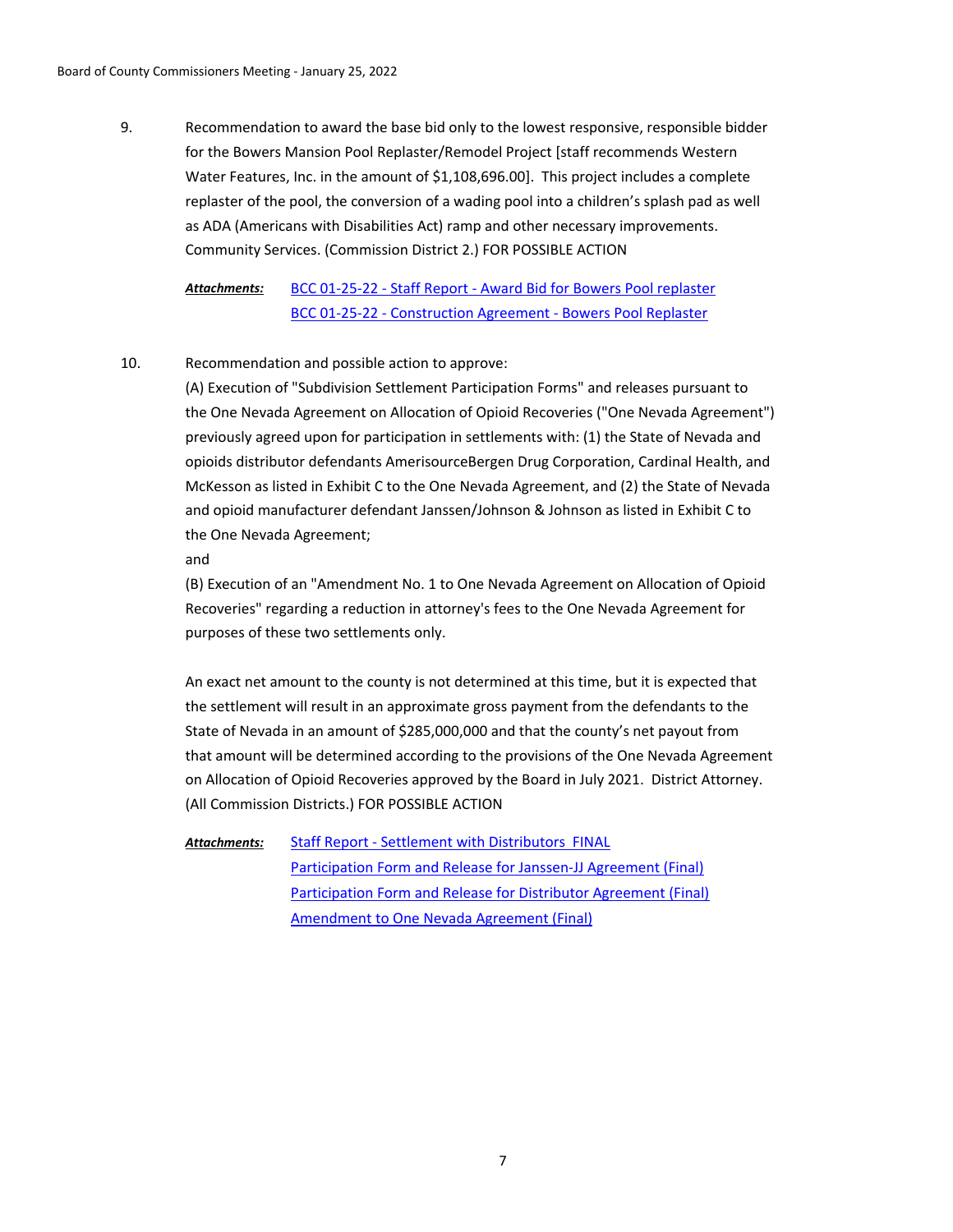Recommendation to accept the Continuum of Care - Permanent Support Housing Program Grant from the United States Department of Housing and Urban Development (HUD), in the amount of [\$106,524; \$26,631 county match] to provide housing and supportive services for homeless families retroactive for the period of September 1, 2021 through August 31, 2022; authorize the Director of the Human Services Agency to retroactively execute the grant agreement; and direct the Comptroller's Office to make the necessary budget amendments. Human Services Agency. (All Commission Districts.) FOR POSSIBLE ACTION 11.

[BCC 01-25-22 TMP5680 Accept Continuum of Care PSH](http://washoe-nv.legistar.com/gateway.aspx?M=F&ID=7853dbf9-7d92-4085-b467-f66088307e31.doc)  [\$106,524; \$26,631 county match] [NV0095L9T012005 Washoe County PSH GA \(002\)](http://washoe-nv.legistar.com/gateway.aspx?M=F&ID=05a54ed0-3aaa-47a3-918a-2ed28d4b7295.pdf) *Attachments:*

Recommendation to: (1) approve Amendment #7 to the contract currently awarded to Reno Initiative for Shelter and Equality (RISE) (awarded Request for Proposal (RFP) #3130-20) for Facility Operator of Our Place Women and Family Shelter on the Our Place campus, authorizing a one-time payment of [\$350,000] immediately upon execution of this Amendment in support of the retention and recruitment of shelter staff and increased expenses due to inflation as a result of the COVID pandemic for a total not to exceed [\$2,650,000] retroactive for the period of July 1, 2021 through June 30, 2022; (2) authorize the Purchasing and Contracts Manager to execute the amendment; and if approved, (3) direct the Comptroller's Office to make the necessary budget amendments. Human Services Agency. (All Commission Districts.) FOR POSSIBLE ACTION 12.

[BCC 01-25-22 TMP5645 Approve Am7 RISE Retention Incentive](http://washoe-nv.legistar.com/gateway.aspx?M=F&ID=40cd5a14-a655-403b-a4c1-73ac5e3178f5.doc)  [\$350,000] [RISE AM7 FY22 Retention Incentive \[\\$350,000\]](http://washoe-nv.legistar.com/gateway.aspx?M=F&ID=7a3b375a-74fa-4789-80b5-b4ead5c2c89b.docx) *Attachments:*

Recommendation to approve Amendment #5 to the contract currently awarded to Elior North America dba Valley Services, Inc. for Senior Nutrition Services, which (a) authorizes an increase to the meal rate for Frozen Home Delivered Meals; (b) increases the total contract amount up to [\$2,265,007.00] retroactive for the term of January 1, 2022 through September 30, 2022; (c) increases the total contract amount up to [\$2,328,109.00] for the term of October 1, 2022 through September 30, 2023; and if approved, authorize the Purchasing and Contracts Manager to execute the Amendment and revise the Purchase Order. Human Services Agency. (All Commission Districts.) FOR POSSIBLE ACTION 13.

[BCC 01-25-22 TMP 5679 Approve Am #5 Valley Services Inc](http://washoe-nv.legistar.com/gateway.aspx?M=F&ID=e59afcfc-7076-4b1c-9813-0edb45084197.doc)  [\$120,263] [VALLEY Amendment #5\\_Increased Frozen HDM Meal Rate](http://washoe-nv.legistar.com/gateway.aspx?M=F&ID=3e0d4b51-1cd0-4b1d-a5da-f361e2a7cc68.docx) *Attachments:*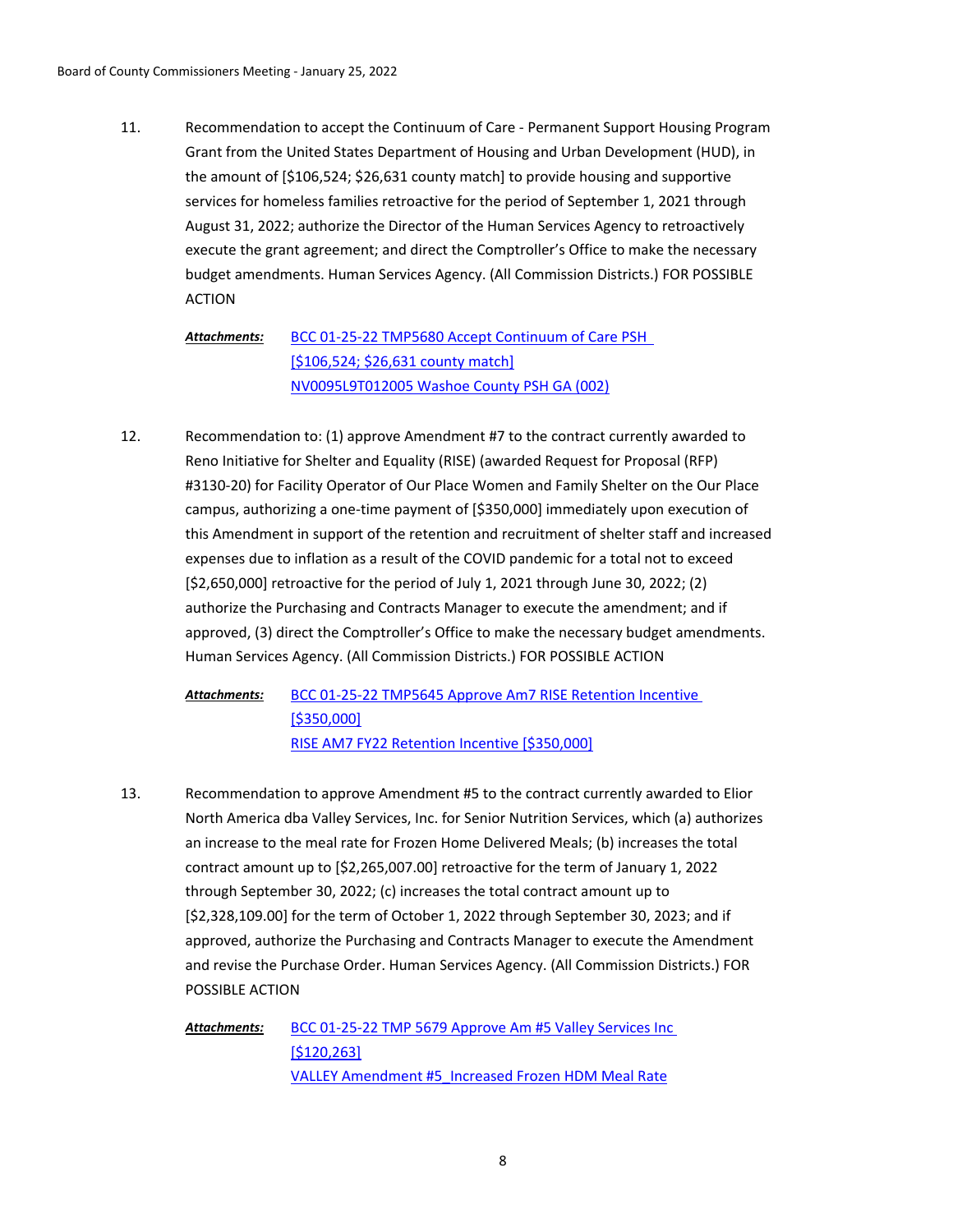Introduction and first reading of an ordinance amending Washoe County Code Chapter 45 relating to the Washoe County Human Services Agency and Washoe County Sheriff's Office by removing and amending provisions relating to the work permit and background requirements for child-care employees to align with Federal and State background check requirements; and if supported, set the public hearing for second reading and possible adoption of the ordinance on February 8, 2022. Human Services Agency. (All Commission Districts.) FOR POSSIBLE ACTION 14.

[BCC 01-25-22 TMP5672 Amend WC 45 - Child Care Work Permit](http://washoe-nv.legistar.com/gateway.aspx?M=F&ID=77054eea-6cb0-4cbe-ac14-a8d609d6f367.doc) [County Code Change Ordinance CLEAN](http://washoe-nv.legistar.com/gateway.aspx?M=F&ID=404fcc0b-f5da-4c2c-a28b-df696434df9e.docx) [County Code Change Ordinance DRAFT](http://washoe-nv.legistar.com/gateway.aspx?M=F&ID=4f8d3cd5-725e-44d2-a3ae-634708589332.docx) *Attachments:*

Recommendation to accept FFY21 Emergency Management Performance Grant (EMPG) from the State of Nevada, Division of Emergency Management (NDEM) awarding [\$253,502.00 (\$253,502.00 County match required)] for FFY 2021 including funds to be used for travel; retroactive from October 1, 2020 through September 30, 2022; If approved authorize the County Manager or his designee to sign the grant award documents when received. Manager's Office. (All Commission Districts.) FOR POSSIBLE ACTION 15.

### [EMPG Staff Report\\_FFY21 FINAL w ARPA](http://washoe-nv.legistar.com/gateway.aspx?M=F&ID=244d24ad-c021-468a-a48a-19f06ad0e6c1.doc) [FY 21 EMPG Award](http://washoe-nv.legistar.com/gateway.aspx?M=F&ID=005a97ee-75ff-4a63-bd9d-5c823665349c.PDF) *Attachments:*

Recommendation to: (1) approve the use of General Fund Contingency in the total amount of [\$1,600,000] for fiscal year 2022 in accordance with Nevada Revised Statute (NRS) 354.598005 to (a) increase expenditure and transfer authority to the Registrar of Voter's Department in the amount of \$1,164,000 for election related personnel and expenses, and (b) to the Capital Improvement Fund in the amount of \$436,000, including \$50,000 in contingency, for a space reconfiguration project to accommodate the needs of Registrar of Voter's Office for the upcoming mail-in election; and (2) approve the creation of two new full-time Office Assistant II positions, pay grade E; as reviewed and evaluated by the Job Evaluation Committee (JEC); and 3) authorize Human Resources to make the necessary changes and 4) direct the Comptroller to make the appropriate budget amendments. [Total fiscal year 2022 impact \$1,600,000; net fiscal impact \$-0-]. Manager's Office. (All Commission Districts.) FOR POSSIBLE ACTION 16.

Attachments: 1-25-22 -Contingency Voters Leg Impacts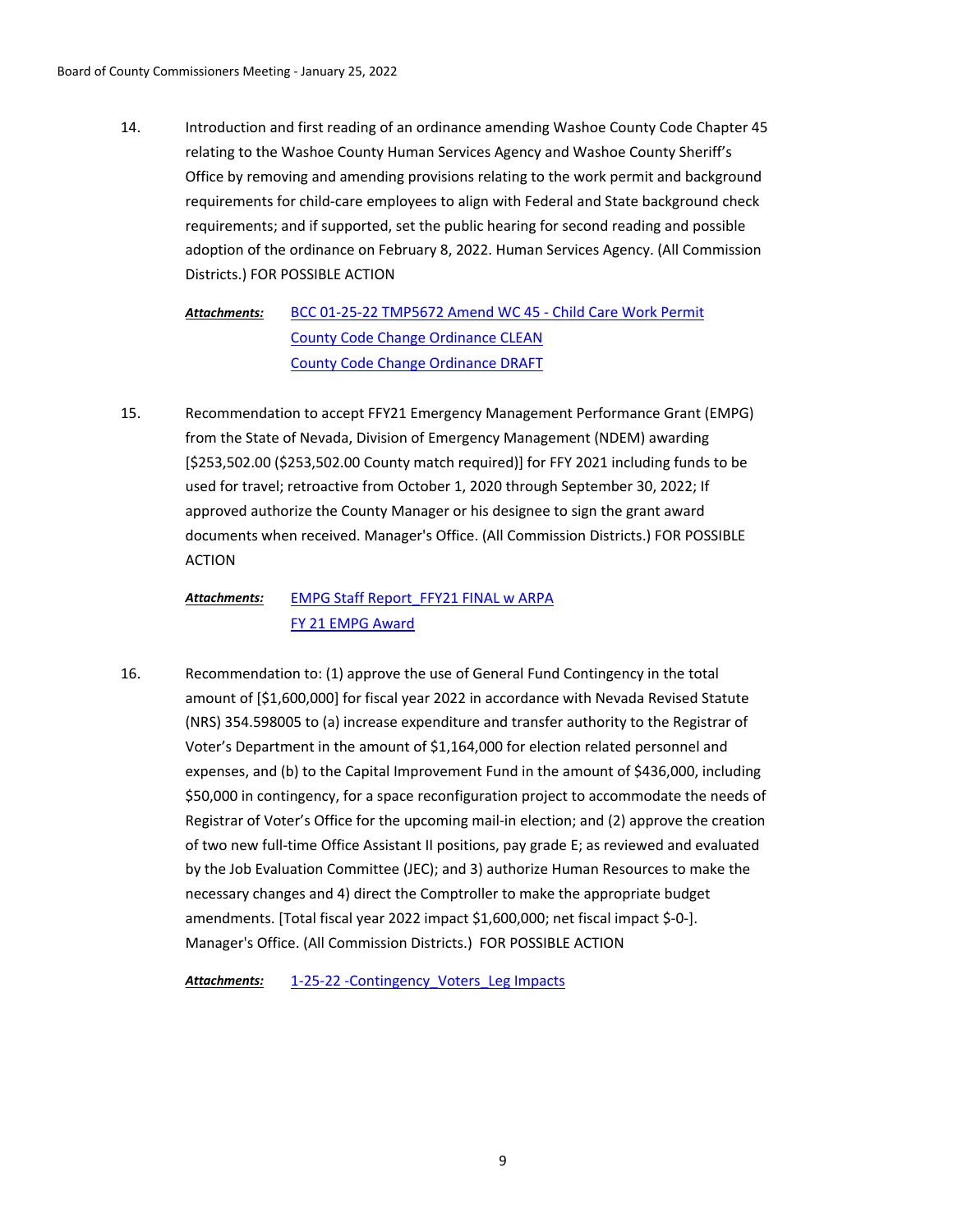Recommendation to approve the use of General Fund Contingency in the amount of [\$335,000] to increase expenditure authority for Interpreter Services [\$8,800] and Expert Witness Fees [\$326,200] to the Public Defender's Office for fiscal year 2022, to support reasonable and necessary costs to meet minimum Due Process rights in the Guzman Trial, in accordance with Nevada Revised Statute (NRS) 354.598005; and direct the Comptroller to make the appropriate budget amendments. [Total fiscal year 2022 impact \$335,000; net fiscal impact \$-0-]. Manager's Office. (All Commission Districts.) FOR POSSIBLE ACTION 17.

*Attachments:* [1-25-22 -Contingency\\_PD\\_Guzman](http://washoe-nv.legistar.com/gateway.aspx?M=F&ID=0de78858-2a78-42c7-bc84-b3b1fde892be.doc)

Request by the County Manager, through the Washoe County Clerk, and pursuant to Washoe County Code ("WCC") 3.030, to initiate an amendment to Washoe County Code Chapter 5 - (Administration and Personnel, Section 5.490 et. seq.- Office of the Public Guardian, Retention of Attorney) and to direct the County Clerk to submit the request to the District Attorney's Office for preparation of a proposed ordinance in accordance with WCC 2.040. The proposed amendment would add a new section 5.491 to approve the public guardian to obtain assistance from the District Attorney's Office in the administration of guardianship cases pursuant to NRS 253.215. Manager's Office. (All Commission Districts.) FOR POSSIBLE ACTION 18.

*Attachments:* [DA PG Ordinance Request via Clerk staff report](http://washoe-nv.legistar.com/gateway.aspx?M=F&ID=e66f0d28-2e04-43bb-9e39-ce53431bdd3d.doc)

Introduction and first reading of an ordinance to amend Washoe County Code section 5.465 to abolish the office of constable in Incline Village - Crystal Bay, based on a determination that the office is no longer necessary in accordance with NRS 258.010; and set the second reading and public hearing for possible adoption on February 8, 2022. Manager's Office. (Commission District 1.) FOR POSSIBLE ACTION 19.

[Constable Staff Report Edited 1.25](http://washoe-nv.legistar.com/gateway.aspx?M=F&ID=f07e03dd-c665-4f01-b8e2-3e9895c3d07f.docx) [WCSO Incline Village Constable Staffing Memo 2022](http://washoe-nv.legistar.com/gateway.aspx?M=F&ID=443d4326-4f8e-4bf2-9175-afb88477be13.docx) *Attachments:*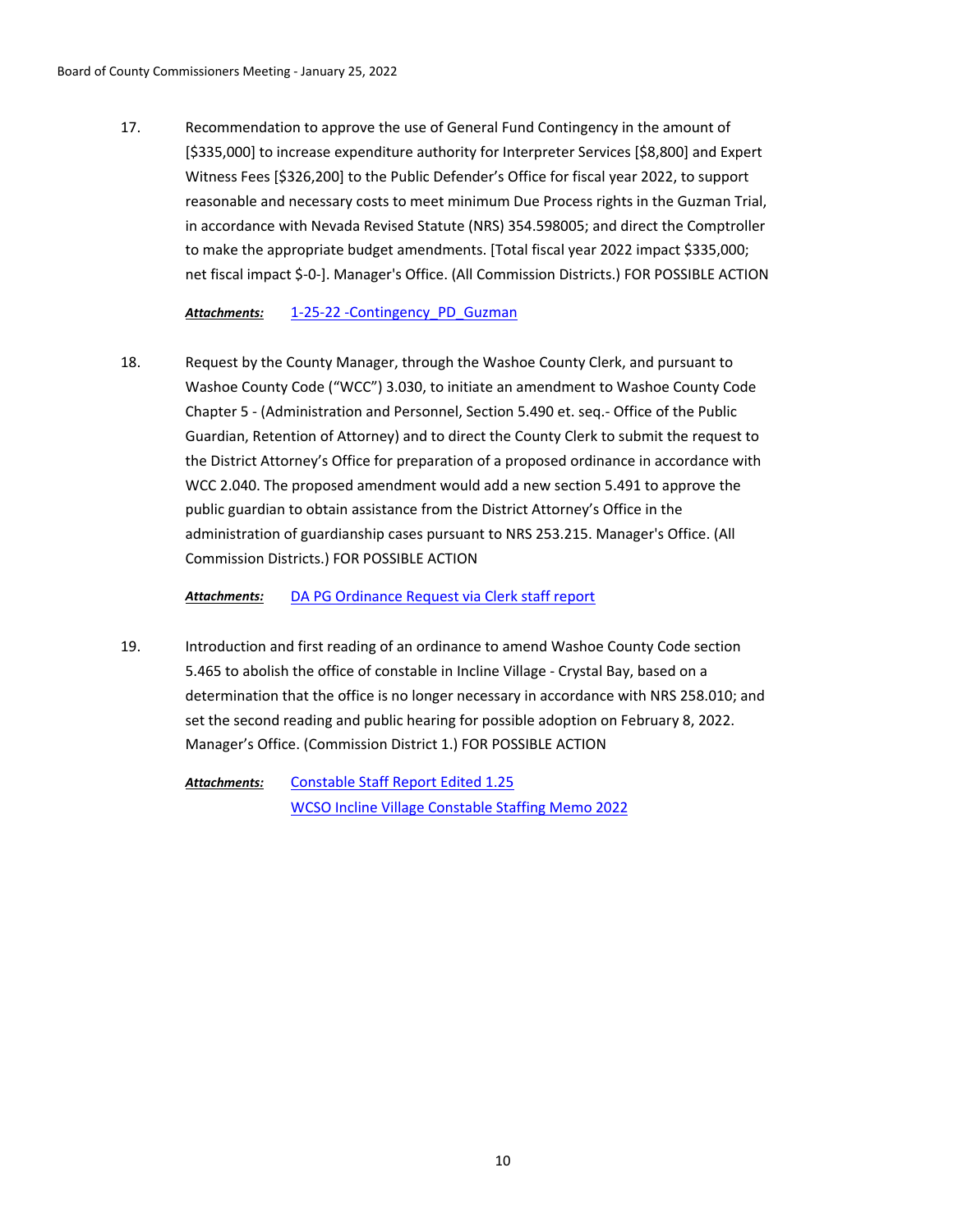*(Note: Item 20 will be heard at or after 11:30am. In no case will it be heard before the stated time.)*

- Recommendation to acknowledge an update on the short-term rental program (STRs), to include discussion and possible direction to staff on recommended changes to existing short-term rental regulations within unincorporated Washoe County, and/or provide additional policy direction to staff regarding any other changes desired by the Board prior to bringing back specific ordinance amendments. The staff recommendations and potential policy direction from the Board include, but are not limited to, the following subjects: occupancy calculations (i.e. change in methodology recommended by staff), parking requirements, safety/security considerations, trash/garbage collection rules, insurance requirements, permitting requirements, enforcement process, fees, fines, and penalties associated with short-term rentals, and resolving possible discrepancies that may arise within existing Washoe County Code chapters as a result of any new recommendations. Community Services. (All Commission Districts.) FOR POSSIBLE ACTION 20.
	- [BCC 1-25-22 Staff Report Short Term Rental Update](http://washoe-nv.legistar.com/gateway.aspx?M=F&ID=336db62f-4c73-46ff-be61-93addb7a23c9.docx) [BCC 1-25-22 - Attachment A - Owner Comments - Zoom Meeting](http://washoe-nv.legistar.com/gateway.aspx?M=F&ID=9cdcd85d-b36b-4846-9e9c-02cc7de8cbcc.pdf)  10-12-21 BCC 1-25-22 - Attachment B - General Comments Zoom Meeting 10-19-21 *Attachments:*
- 21. Public Comment. Comment heard under this item will be limited to three minutes per person and may pertain to matters both on and off the Commission agenda. The Commission will also hear public comment during individual action items, with comment limited to three minutes per person. Comments are to be made to the Commission as a whole.
- 22. Commissioners'/County Manager's announcements, reports and updates to include boards and commissions updates, requests for information or topics for future agendas. (No discussion among Commissioners will take place on this item.)

**Adjournment**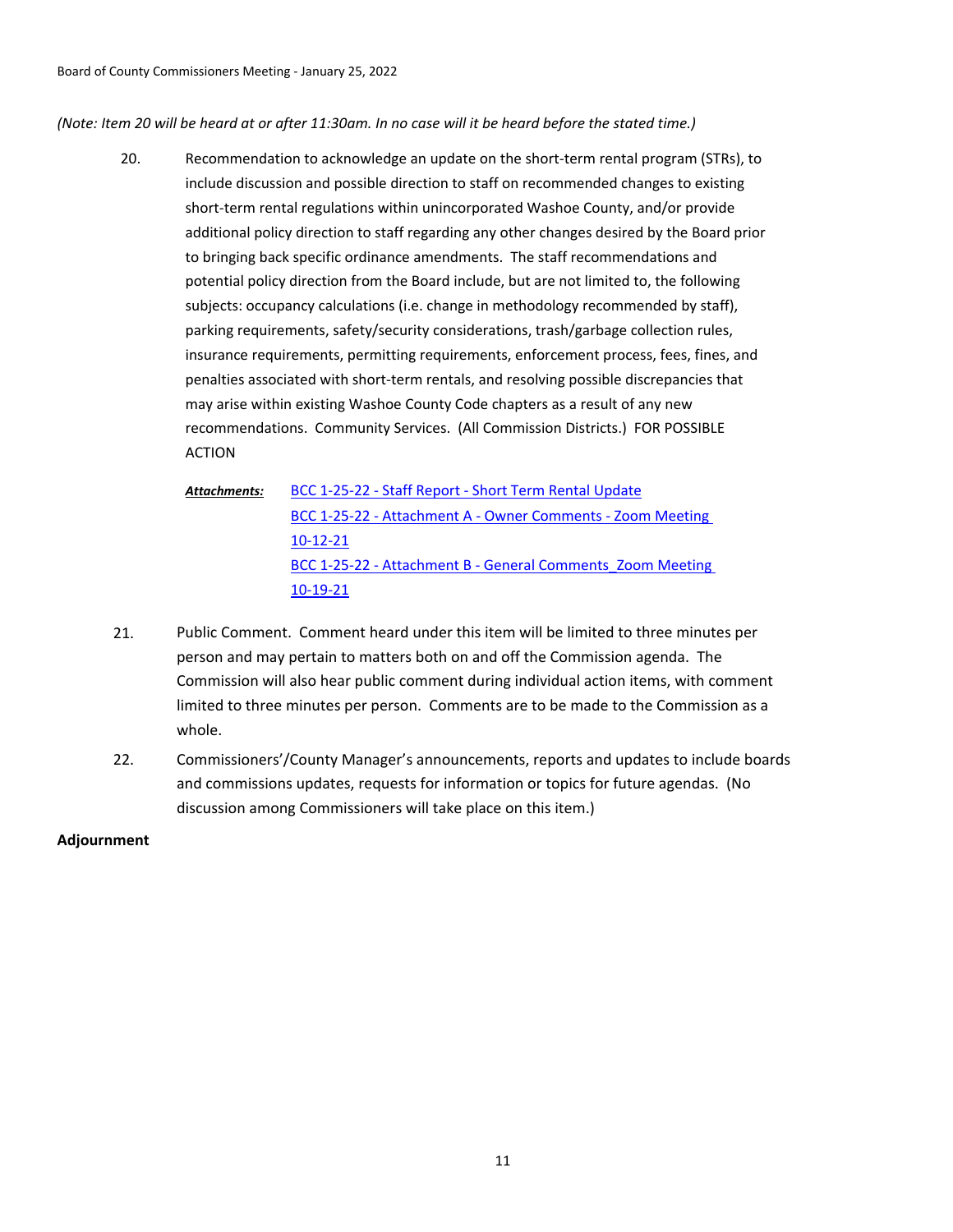Various boards/commissions the Washoe County Commissioners may be a member of or liaison to:

### Chair Hartung

Community Homelessness Advisory Board (alternate) EDAWN (Economic Development Authority of Western Nevada) Nevada Association of Counties Board of Directors (NACO) Regional Transportation Commission Truckee Meadows Regional Planning Agency Governing Board Truckee Meadows Water Authority Board Truckee River Flood Management Authority Washoe County Stadium Authority Washoe County Investment Committee Western Regional Water Commission

### Vice-Chair Hill

Community Homelessness Advisory Board Downtown Reno Business Improvement District EDAWN (Economic Development Authority of Western Nevada) (alternate) Nevada Tahoe Conservation District Board of Supervisors Regional Transportation Commission (alternate) Tahoe Prosperity Center Board of Directors Tahoe Regional Planning Agency Governing Board Tahoe Transportation District Board of Directors Tahoe Transportation Commission Truckee Meadows Regional Planning Agency Governing Board Truckee Meadows Water Authority Board Truckee River Flood Management Authority Washoe County Internal Audit Committee (alternate) Washoe County Investment Committee Washoe County Legislative Liaison Washoe County Stadium Authority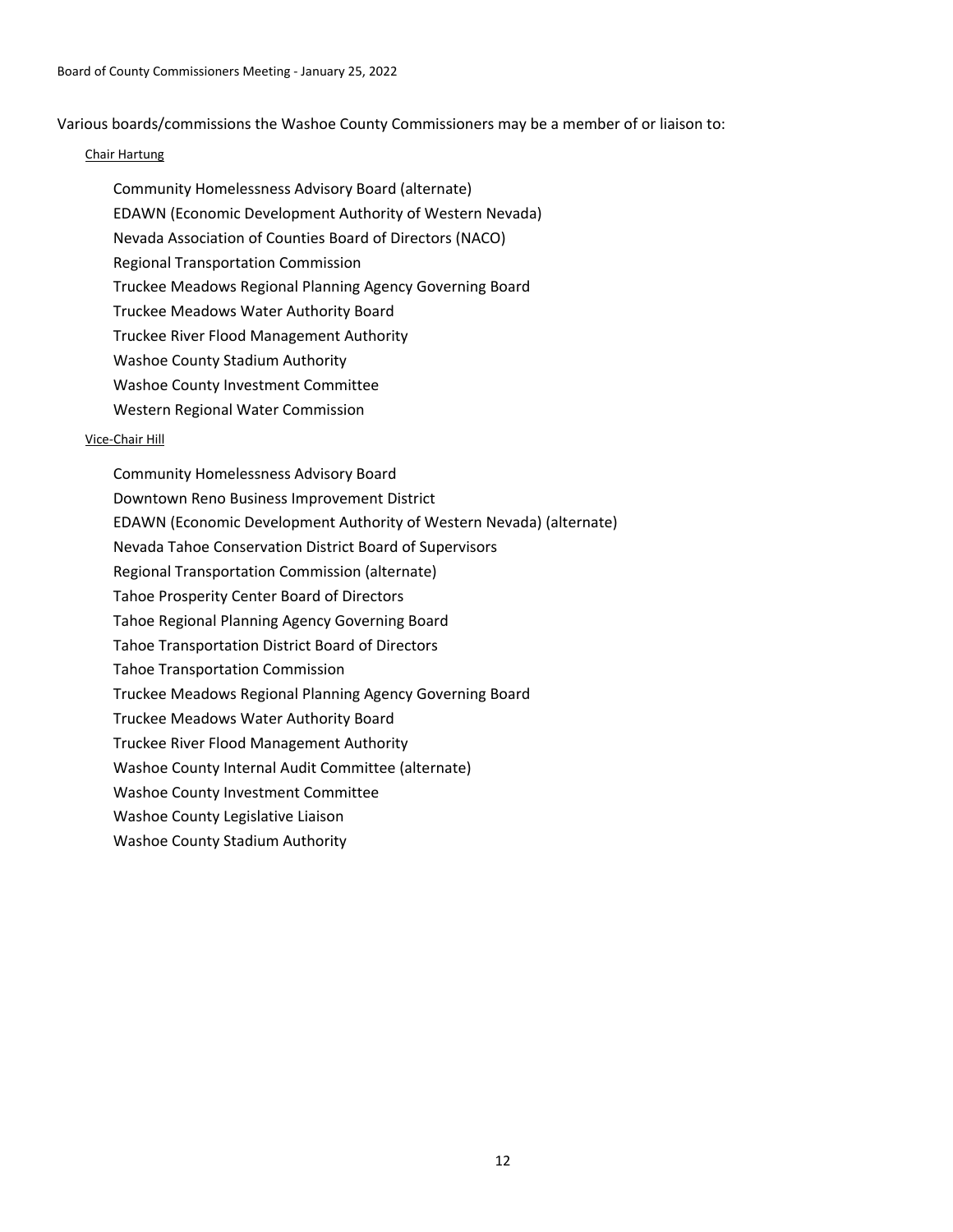### Commissioner Lucey

Community Homelessness Advisory Board Nevada Association of Counties Board of Directors (NACO) Regional Transportation Commission Reno-Sparks Convention & Visitors Authority Tahoe Regional Planning Agency Governing Board (alternate) Tahoe Transportation District Board of Directors (alternate) Tahoe Transportation Commission (alternate) Truckee Meadows Water Authority Board (alternate) Truckee River Flood Management Authority (alternate) Washoe County Criminal Justice Advisory Committee Washoe County District Board of Health Washoe County Legislative Liaison Washoe County School District Capital Funding Protection Committee Washoe County School District Oversight Panel Washoe County Stadium Authority (alternate) Western Nevada Development District (WNDD) (alternate) Western Regional Water Commission

### Commissioner Jung

Washoe County Animal Services Advisory Board Downtown Reno Business Improvement District (alternate) Nevada Tahoe Conservation District Board of Supervisors (alternate) Nevadaworks (alternate) Regional Transportation Commission (alternate) Truckee Meadows Water Authority Board (alternate) Truckee River Flood Management Authority (alternate) Washoe County Open Space and Regional Parks Commission Liaison Washoe County Senior Services Advisory Board Liaison Washoe County Stadium Authority (alternate)